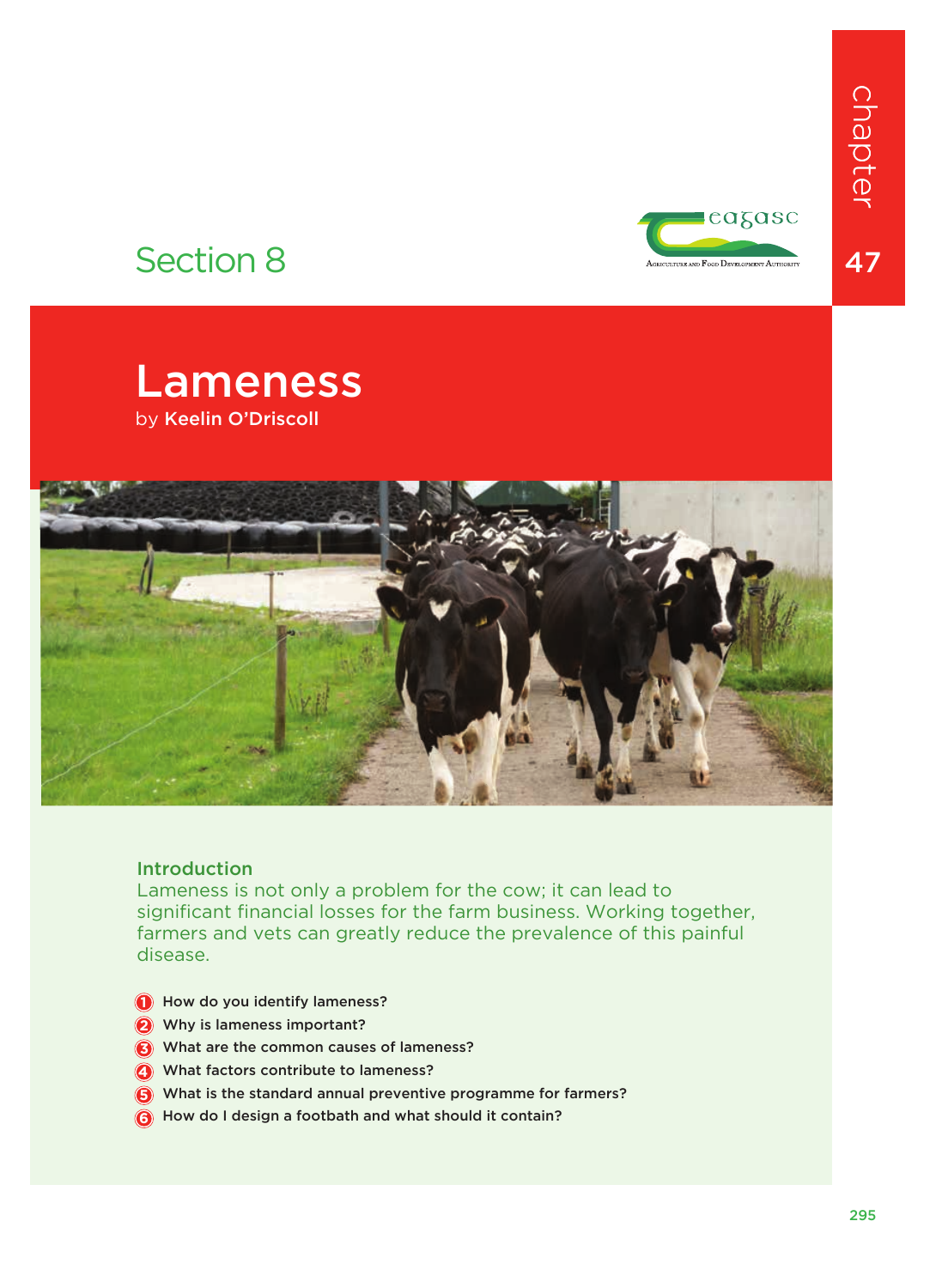47

# Lameness

### **1** How do you identify lameness?

Clinical lameness: Walking is obviously affected, the cow is unwilling or slow to place one or more feet on the ground and is likely to be near the back of the herd when walking to be milked.

Subclinical lameness: Changes are more difficult to detect, and can be overlooked if animals are not locomotion scored.

Indicators include:

- an arched back while either standing or walking
- stiff joints
- one limb moving faster or slower than the others
- 'short' steps i.e. the hind legs not coming far enough forward
- the hind legs swinging either outward or inwards
- standing with the front legs crossed.

#### 2 Why is lameness important?

#### Prevalence and cost

- 20-35% of cows suffer some degree of lameness.
- 90% of lameness is in the foot, with 80% in the hind limbs, and 80% of these cases in the outer claw.
- Clinical lameness is estimated to reduce milk yield by 350kg per lactation.
- A case of clinical lameness is estimated to cost  $€160 - €300.$

# **Costs**

# Direct costs include:

- reduced milk yield for up to 4 months before, and 5 months after, clinical lameness
- discarded milk
- veterinary bills and antibiotics
- labour.

#### Indirect costs include:

- reduced fertility: cows are unwilling to stand in heat, jump on other cows, can have delayed cycling after calving
- increased risk of further lameness
- increased risk of secondary disease
- cows lose condition due to unwillingness to stand to feed
- increased risk of culling.

# What are the common causes of lameness? **3**Infections

**Dermatitis/Mortellaro:** Highly contagious, this initially looks like a red rash, and can develop into extensive skin loss and scabbing around the cleft between the claws and on the heel. Formalin or copper sulphate footbaths are as effective at prevention as antibiotic footbaths, and should be carried out regularly. It is important that feet are cleaned before walking through the bath.

Foot rot/foul in the foot: Symptoms include swelling above the hoof, splayed claws, and a foul smelling secretion between the claws. It is caused by bacteria entering the foot through cracks in the skin caused by dirty wet conditions. Treatment requires antibiotics.

#### Claw injuries

Sole bruises: Red to dark purple discolouration, which only becomes visible about 2–3 months after the damage has been done. Cows are particularly susceptible to bruising after calving, especially if hooves are soft, so the damage appears during summer. Cows with bad bruising should be kept in paddocks near the parlour.

**Sole ulcers:** Can develop from very severe bruising. These occur when the tissue under the hoof becomes inflamed and can break through the horn, or cause under-run sole. Excess horn should be trimmed from around the ulcer, a shoe applied to the opposite claw, and topical antibiotic applied.

White line disease: Ranges from a thin black line to complete separation of the sole and wall, usually located near the heel in the outer hind claw. It results from stones and dirt penetrating the white line, and working up into the tissue causing pain, under-run soles, and possible infection. Treatment involves hoof paring to remove foreign objects and dirt, providing drainage for any infection, and removing of weight from the affected area.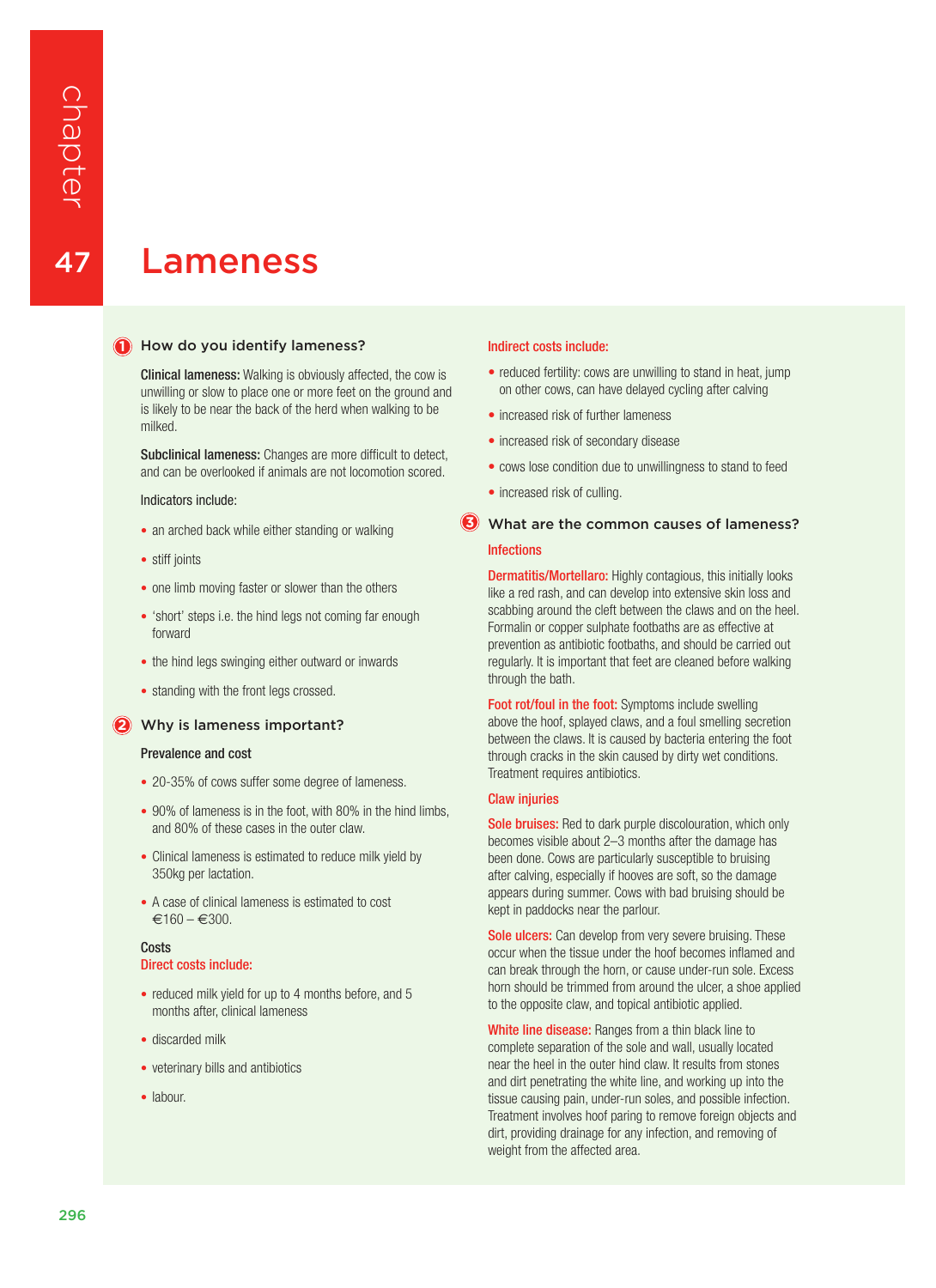

# Other disorders

Laminitis: Claws become overgrown (high heels, long toes, and misshaped soles), and the horn is weaker than normal. Associated with concentrate feeding, and not enough roughage, and can lead to erosion of the heel, under-run soles, bruising and ulcers. Stones can pierce the sole of the foot and cause underlying tissue damage and infection, if not treated by hoof paring to reduce weight on the affected claw.

# Monitoring and recording lameness

- All clinical cases should be recorded, and cows that consistently become lame culled out of the herd.
- Observe the cows on a level non-slip surface: stony or soft tracks can hide gait problems, or cause walking to be uneven in the absence of lameness.
- View the cows after milking as cows are less likely to have impaired walking due to a swollen udder.
- Cows walking with difficulty should have their hooves examined to determine the cause, and treatment applied.

# Key Risks



### Poor genetics

• Bad hoof and leg conformation can lead to misshapen hooves that are weak and prone to injury.

# Off pasture

- Poorly designed/sized cubicles: cows need plenty of space to perform normal lying down and getting up movements. Cubicle dividers should be unsupported at the kerb, and the neck rail should be about 1.7m from the kerb and 1.2m high.
- Inadequate cubicle number: aim for 10% more cubicles than cows, and at least one per cow.
- Inadequate bedding: Iving on concrete can cause swellings and injuries to the limbs, and inhibit changes between standing and lying behaviour. Mattresses or mats in cubicles give cows somewhere comfortable to stand as well as promoting lying.
- Poorly laid concrete floors: uneven floors with poor concrete joins cause sole bruises and injury.
- Poor housing lay-out. Ensure good access to feed areas, wide passages, no sharp corners especially where cows are grouped.
- Good ventilation reduces lameness
- Heifers should be trained to use cubicles before introduction to the main herd.
- Out-wintering pads: cleanliness should be monitored and woodchip cleaned off and replaced regularly to prevent blockages and bad drainage. Ideally cows should have either shelter or a hard drained area to stand on to prevent hooves becoming soft.

# Grazing season

**!**

- Farm roadways should be free-draining, well-maintained, and free from stones and holes.
- Rushed herding: heads of cows should not be sticking up, so cows can see where to put their feet. Poor herding causes sole bruising and white line disease.
- Backing gates: these should be used to reduce space, not to move cows. Heads of cows should not be up. If cows won't move forward, there is some other problem, such as stray voltage or a poorly designed entrance to the parlour.
- Sharp corners in raceways and the entrance or exit of the milking parlour.
- **5** What is the standard annual preventive programme for farmers?

# **Checklist**

# **Lameness control programme**

- Record all clinical cases and causes so that ongoing problems can be identified.
- Carry out routine hoof trimming, at least once a year at drying off.
- Conduct regular foot bathing to control infectious disease.
- Get prompt treatment for clinically lame cows.
- Provide clean, dry and comfortable walking and lying areas.